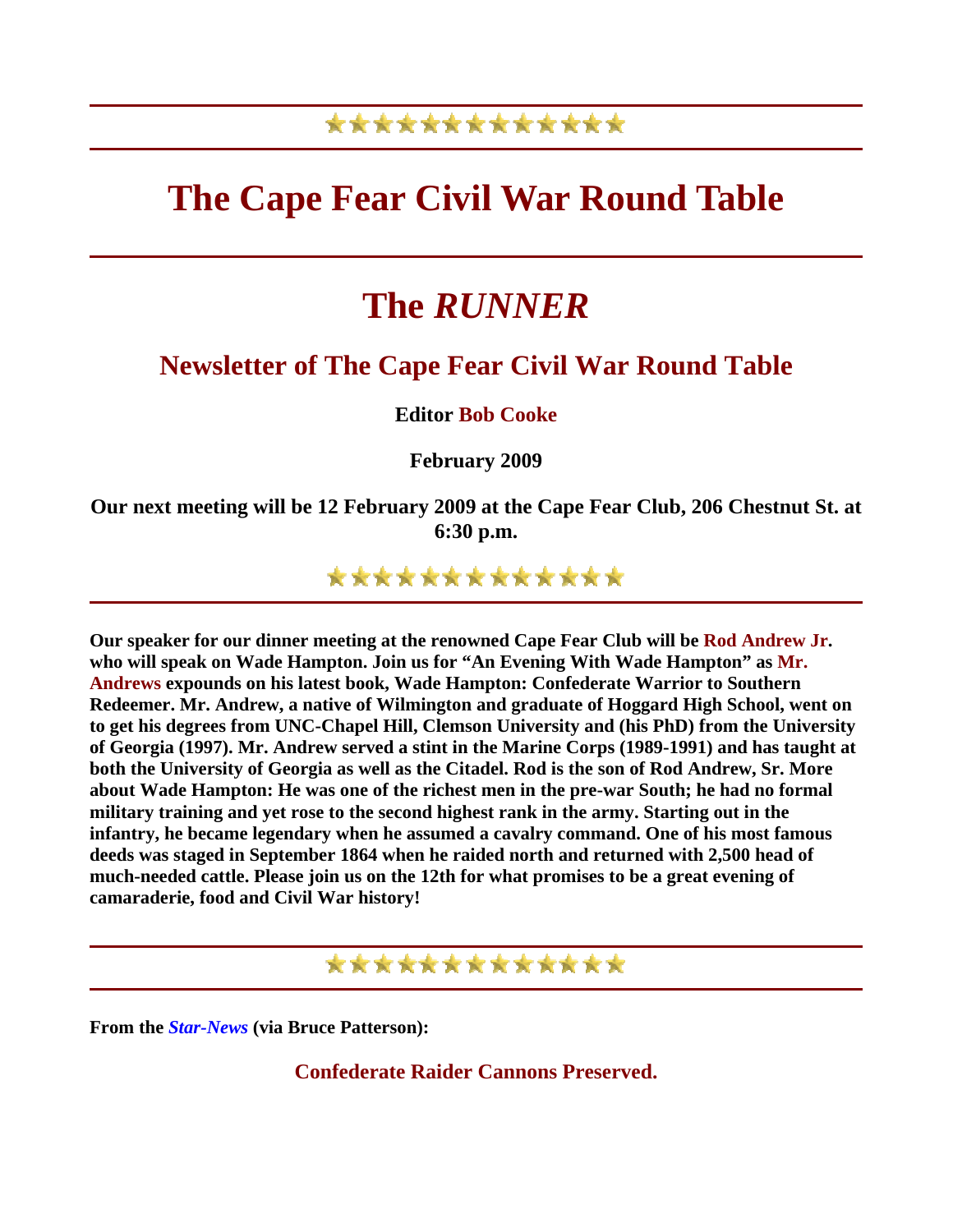**After more than eight years of work, scientists say two cannons from the Confederate raider CSS Alabama have been preserved at the same lab conserving another Civil War artifact, the Confederate submarine H.L. Hunley. [The work will be done at the Warren Lasch Conservation Center, located on Charleston's Old Naval Base.]** 

**Lying in 200 feet of water off the coast of Cherbourg, France, the C.S.S. Alabama has given up two of the several guns she carried: six 32 pdrs. (mounted in broadside) and two pivot guns (one a 100-pdr. Blakely was lifted from the wreck in 1994, the other gun was a smooth-bore 8") constituted her armament. She was the most widely feared Confederate raider and also the most successful. After a battle with the U.S.S. Kearsarge that lasted nearly an hour and a half, the Alabama went under. She had fired 370 shots, her adversary, 173; the Union gunners proved to be better shots, although historians now seem to agree that the Alabama's gunners were hampered by the fact that they had bad gunpowder (damp powder and faulty fuses) and many shots failed to explode. One non-exploding shell hit the Kearsarge's room, another dud hit the rudder; either of these would have seriously injured the Union vessel and may have turned the tide of battle. The unexploded shell, stuck in the rudderpost, was later presented to President Lincoln as a trophy of war.**

#### *Some more interesting facts:*

**John Ancrum Winslow, Captain of the U.S.S. Kearsarge was a native of Wilmington, North Carolina. Captain Raphael Semmes surrendered to Union forces in Greensboro, North Carolina. Before the war, both men were friends and shared the same quarters when stationed aboard the U.S.S. Raritan. Well after the war had ended, (December 1865) Secretary of the Navy Gideon Welles ordered Semmes arrest on the charge that he had "violated the 'usages of war.' " Semmes would later be pardoned and set free, much to Welles' chagrin. In the Alabama Claims, Great Britain was forced to pay for the damages wrought by the Confederate raiders. She paid out \$15,500,000 in gold to the United States. Of that amount, the Alabama was responsible for \$6,750,000.**



\*\*\*\*\*\*\*\*\*\*\*\*\*

**At our last meeting we were treated to an excellent talk by Mr. Tom Belton who brought to light the extraordinary collection of (Orderly Sergeant) Alfred May of the 61st North Carolina. Presently residing in the Museum of History at Raleigh, it is the most complete accoutrement collection of any Confederate soldier. Born in March 1843, Alfred was listed in the 1860 census as a "student" but would shortly afterwards enlist in Co. F of the 61st Regiment. Alfred had two older brothers, one of whom, Robert, would die in a Richmond hospital in 1864. The other, Benjamin, would suffer a head wound at Petersburg, but as for Alfred, he survived and served through the entire war. May served in the eastern part of the state, as well as at Charleston's battery Wagner and Savannah. In December 1864, May's regiment was sent to the aid of beleaguered Fort Fisher and participated in the battles at Wyse Fork's and Bentonville. His regiment was surrendered at Bennett Place in late**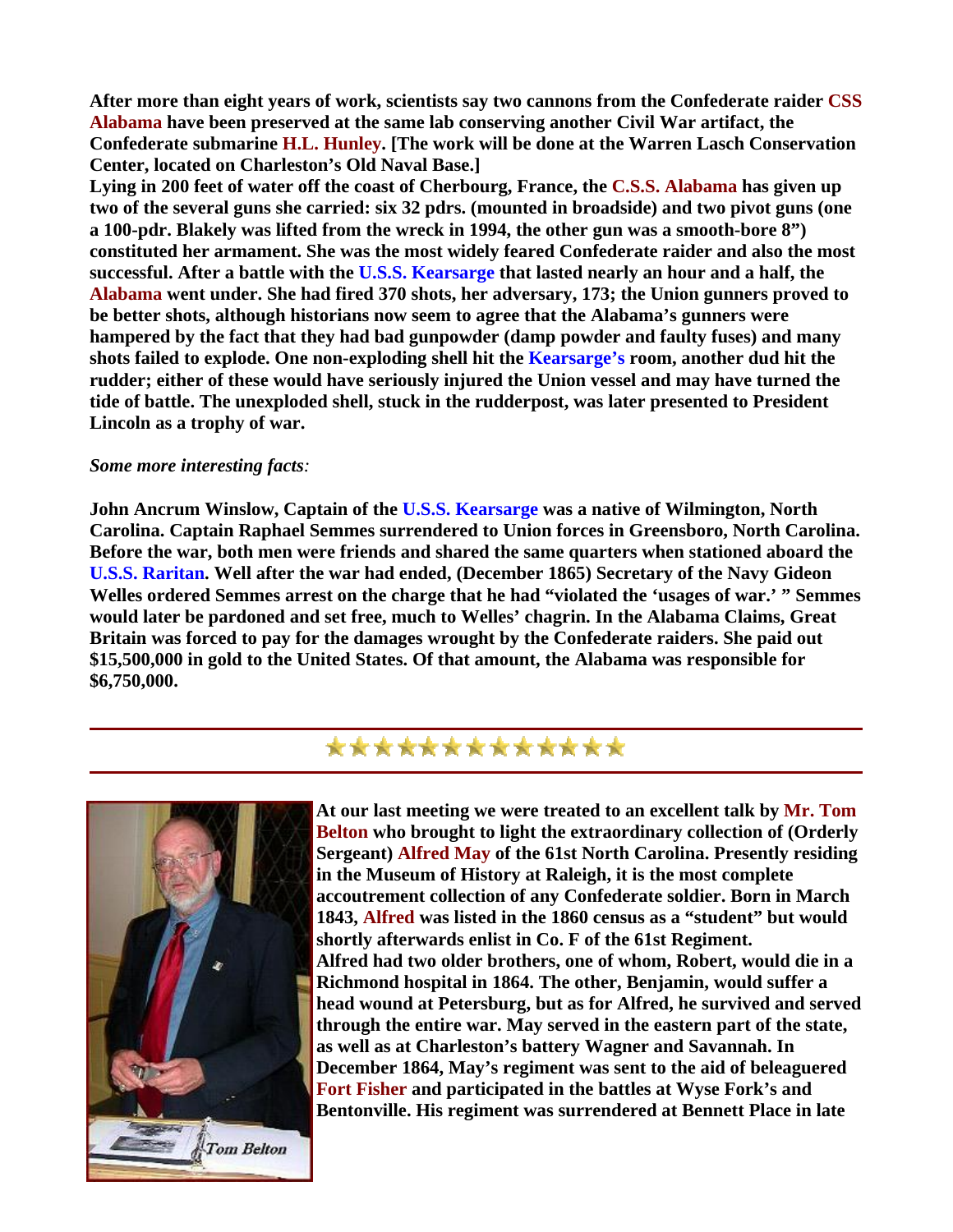**April 1865. As for Alfred, he lived until March, 1906.** 

**After referring to the May collection as similar to the King Tut collection, Tom proved his statement by showing us slides of May's uniform, which initially suffered from insect damage. Kudos to those conservators who brought not only the uniform, but all the items in the collection (which had been stored in a trunk) back to life. He noted that there are less than 200 uniforms extant, most of those in private hands. Only 200 left from various sources: captures from the Union, through the blockade and from local manufacture.**

**The collection included May's rifle, indicating that May never officially surrendered. Most interesting about the various implements was a tool obviously designed for the Enfield rifle. Even the experts could not conclude exactly what it was for! May's cartridge box, although stiff from age, was X-rayed and showed it was full of cartridges. May's Colt pistol was also still loaded and required the assistance of the SBI to remove the rounds. Using compressed air, the Colt sixshooter was made safe.** 

**A shelter half, knapsack, haversack, two canteens (one wooden, one metal) and a host of personal items were discovered in the old May trunk. The survival of the artifacts was due in large part, Mr. Belton told us, to not allowing the children to play with the items. The trunk was brought out at family reunions and the collection was shown to family members and then everything was packed away. My question, which will likely remain unanswered, is what was a sea shell doing in May's jacket pocket?**



#### **Raffle Winners**

**Civil War Print- Mark Lewis** *Gordon of Khartoum***- Joshua McLamb** *Gettysburg***- Dick Covell** *Pearl Harbor***- Jim Vaugh** *Rebel Raiders***- Ed Gibson** *Potter's Raid***- Becky Sawyer**

**(Grand Prize)-** *Don Troiani's Civil War***- Gary Henderson** 

### \*\*\*\*\*\*\*\*\*\*\*\*\*

**Prelude to Our Spring Trip**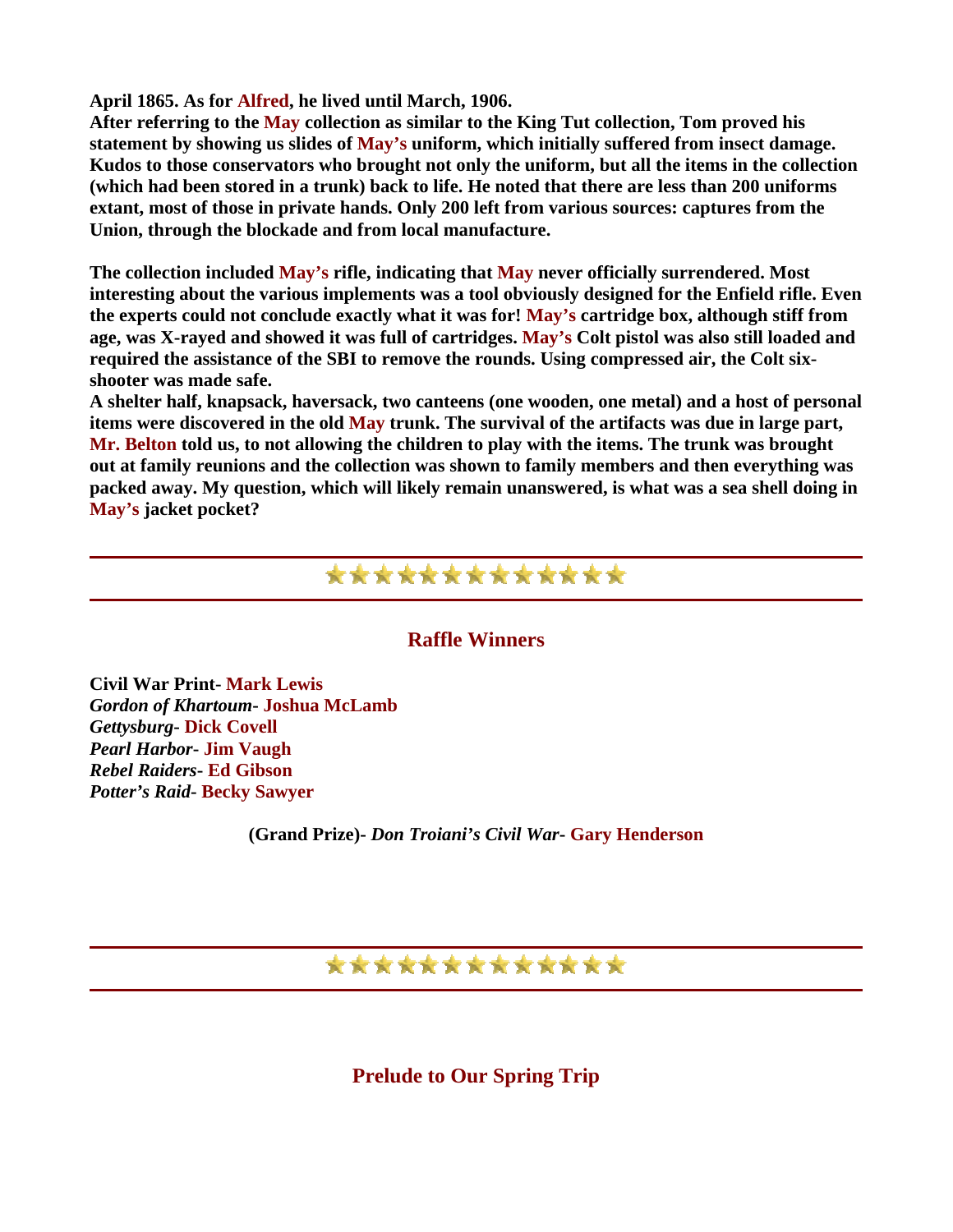

**Several of out RT members traveled recently to New Bern where they where treated to a discourse on the battle that took place there in 1862 by the renowned historian, Mr. Ed Bearss. Meeting in t he historic Masonic Tem ple, Ed Gibson, Dale Lear,** 



Harry Clements(thanks to Harry Clements for providing the images), Lance Bevins, Jack McGarrie, Bob Cooke, Tim Winstead and guest Nathan Alexander listened as Mr. Bearss set the **stage with Burnside's successful attack on Roanoke Island in February 1862.**

**The following month the Federals moved on to the mainland with Federal gunboats shelling the**  numbering no more than four thousand, awaited the coming battle. Under the command of Lawrence O'Bryan Branch (who, as Mr. Bearss noted, had a short time to live), the men were **landing site. As the Federals made their way towards the city, the Confederate defenders, spread from Fort Thompson across a line of entrenchments (including a brick yard) beyond the rail line. The Federals, after being stopped by a hot fire from the defenders, discovered a break in the confederate line at the brick yard. Concentrating their attack at this point, the Federals broke through and scattered most of the Confederates there. Seeing this breakthrough, the Union commander, General John Foster, ordered the entire brigade to charge. This charge carried the entire works and led to the loss of New Bern.**

**Mr. Bearss gave a brief biography of several of the participants in his own inimitable style and after the talk received a hearty round of applause. We were even able to snap a few photos with Mr. Bearss, who, as always, was quite genial. A reception followed Mr. Bearss' talk.**